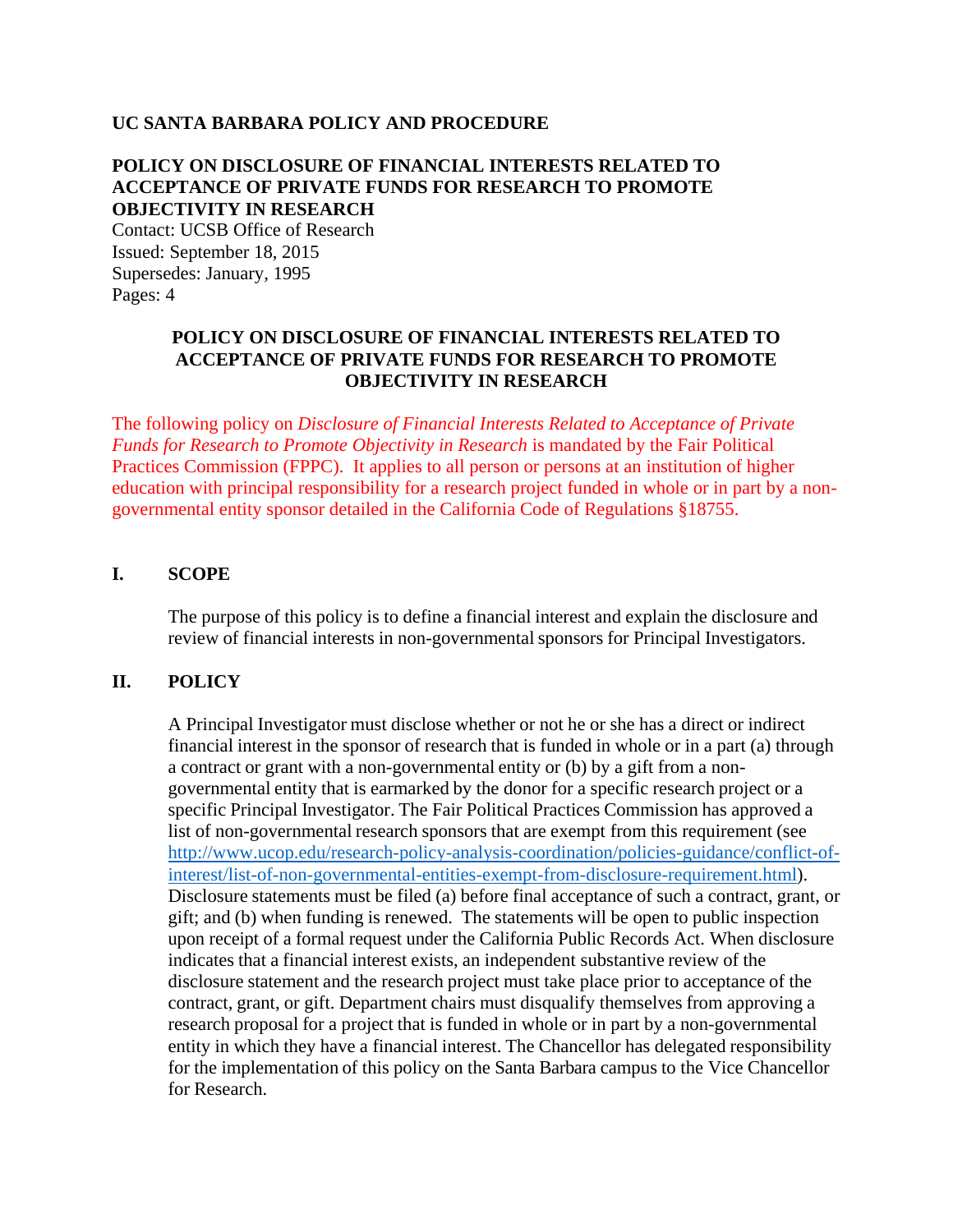### **III. RESPONSIBILITIES**

- A. The Vice Chancellor for Research or his/her designee is responsible for implementing this policy, for the final decisions regarding the acceptability of disclosures, and for approval of any required management plan.
- B. Investigators are responsible for disclosing their financial interests as defined by this policy. Principle Investigators are responsible for ensuring that all investigators provide their disclosures in a timely manner and in accordance with this policy.
- C. The Conflict of Interest Committee (COIC) is responsible for reviewing financial disclosures of Investigators, making recommendations and proposing management plans to the Vice Chancellor for Research or his/her designee.
- D. The Office of Research staff are responsible for receiving disclosures and additional information, conducting administrative reviews of disclosures, supporting the COIC in regular and ad hoc meetings, maintaining the Conflict of Interest website, providing advice and information on policies and procedures and responding to public requests for information regarding COI.

# **IV. PROCEDURES**

### PROCESSING OF PRIVATE FUNDS FOR RESEARCH

Whether a private award for research is classified as a gift, or as a grant or contract, it is subject to the research review process as well as to the administrative rules and procedures that apply to all University funds. Specifically:

- 1. When Disclosures are required:
	- a. Initial Disclosure Principal Investigators who anticipate receiving a gift or grant/contract funds from a non-governmental sponsor, including individual donors and for-profits, must file a Statement of Economic Interests for Principal Investigators (Form 700-U) in the campus electronic disclosure system, unless the organization providing the funding appears on the UCOP list of exempt organizations. If completion of the 700-U form identifies a financial interest, the Conflict of Interest Coordinator may request a Disclosure of Economic Interests: Addendum to be filed electronically.
	- b. Additional Disclosure requirements In addition to the initial disclosure, Principal Investigators are also required to use the 700-U process to disclose financial interests in a sponsor:
		- i. When any gift, contract or grant subject to the 700-U process is renewed;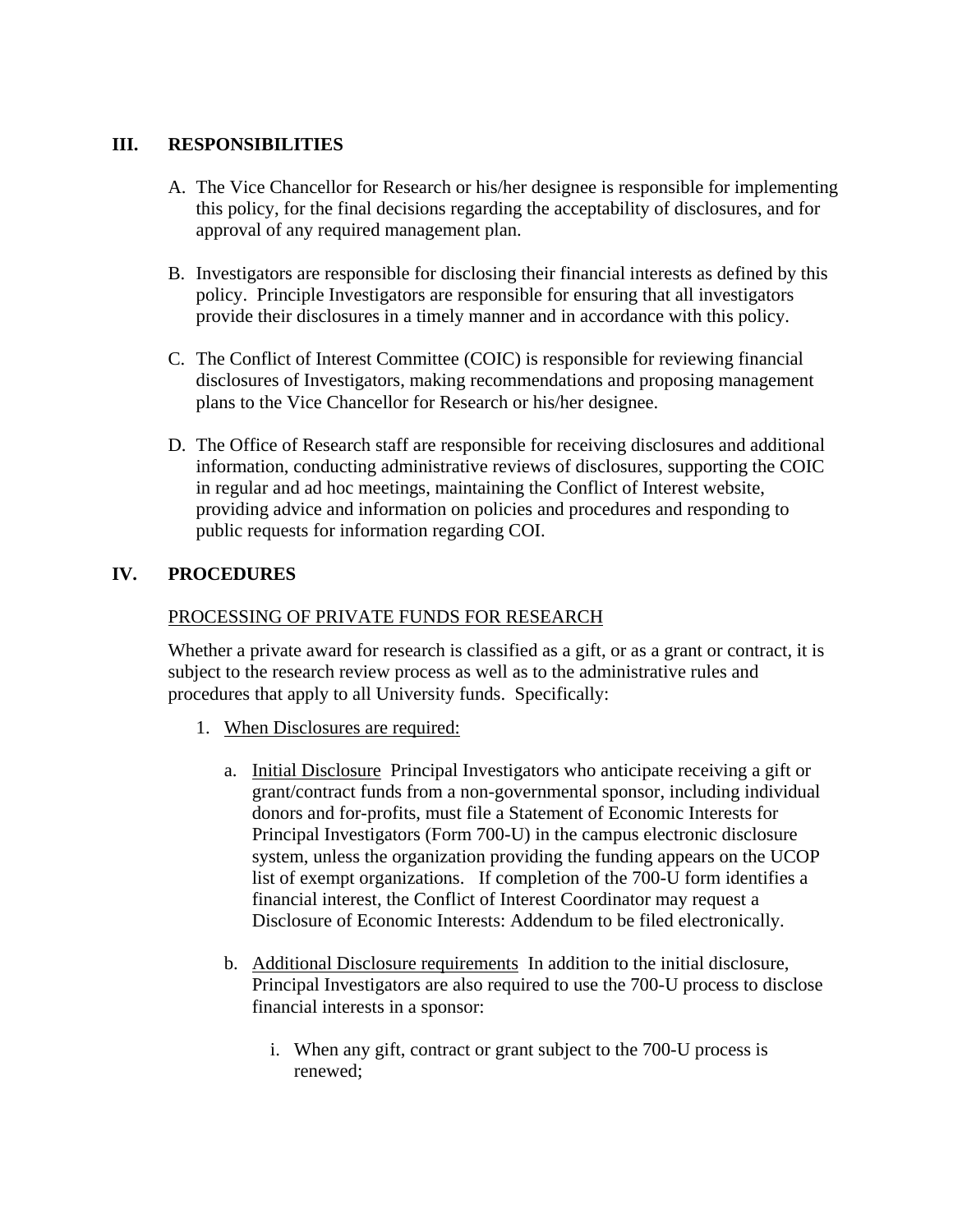- ii. For "interim" statements, the filer must submit a statement within 30 days after the contract, grant, or gift is renewed that discloses reportable investments, income and business positions that the filer held or received during the period between the date the initial statement was filed and the date the project contract, grant, or gift was renewed.
- iii. In cases where the UCSB researcher identifies an interest in a subrecipient, the researcher is required to file an electronic form 700-U (e.g. a position on the Board of Directors or an equity interest in the subrecipient).
- iv. If materials (e.g., drugs, devices, equipment, reagents, cell lines, animals, etc.) being tested or used as tools in the research are being provided by a for-profit or not-for-profit organization for use in a project.

# DISCLOSURE REVIEW PROCESS

All financial interests disclosed in the 700-U form are potential conflicts of interest and must be subject to an independent substantive review prior to the acceptance of the funding at issue. As outlined in Academic Personnel Manual Section 028, these reviews shall be performed by the Conflict of Interest Committee, which recommends to the Vice Chancellor for Research whether the funds should be accepted by the University and if so, whether conditions should be attached to manage or eliminate the conflict of interest. The Vice Chancellor for Research must approve the acceptance of funds, and any conditions to be attached, before the funds can be accepted by the University. The Conflict of Interest Committee shall be composed of academic senate members from representative campus departments and the members shall be appointed by the Vice Chancellor for Research. The Conflict of Interest Committee may require the submission of additional documents or information, or require the Investigator to appear before the Committee, if needed, to make its determination.

# SANCTIONS

Failure of an individual to file a complete and truthful Statement of Economic Interest for pending gifts, contracts or grants, or failure to comply with any conditions or restrictions directed or imposed, including failure to cooperate with appointed project monitoring bodies, will be grounds for disciplinary actions pursuant to the University Policy on Faculty Conduct and the Administration of Discipline (Academic Personnel Manual, APM-016) and/or other applicable employee disciplinary policies.

# **V. REFERENCES**

- 1) California Code of Regulations, Regulations of the Fair Political Practices Commission, Title 2, Division 6, Chapter 7, Article 3, §18755
- 2) University of California, Office of the President Contract and Grant Manual, Chapter 9: Gifts and Endowments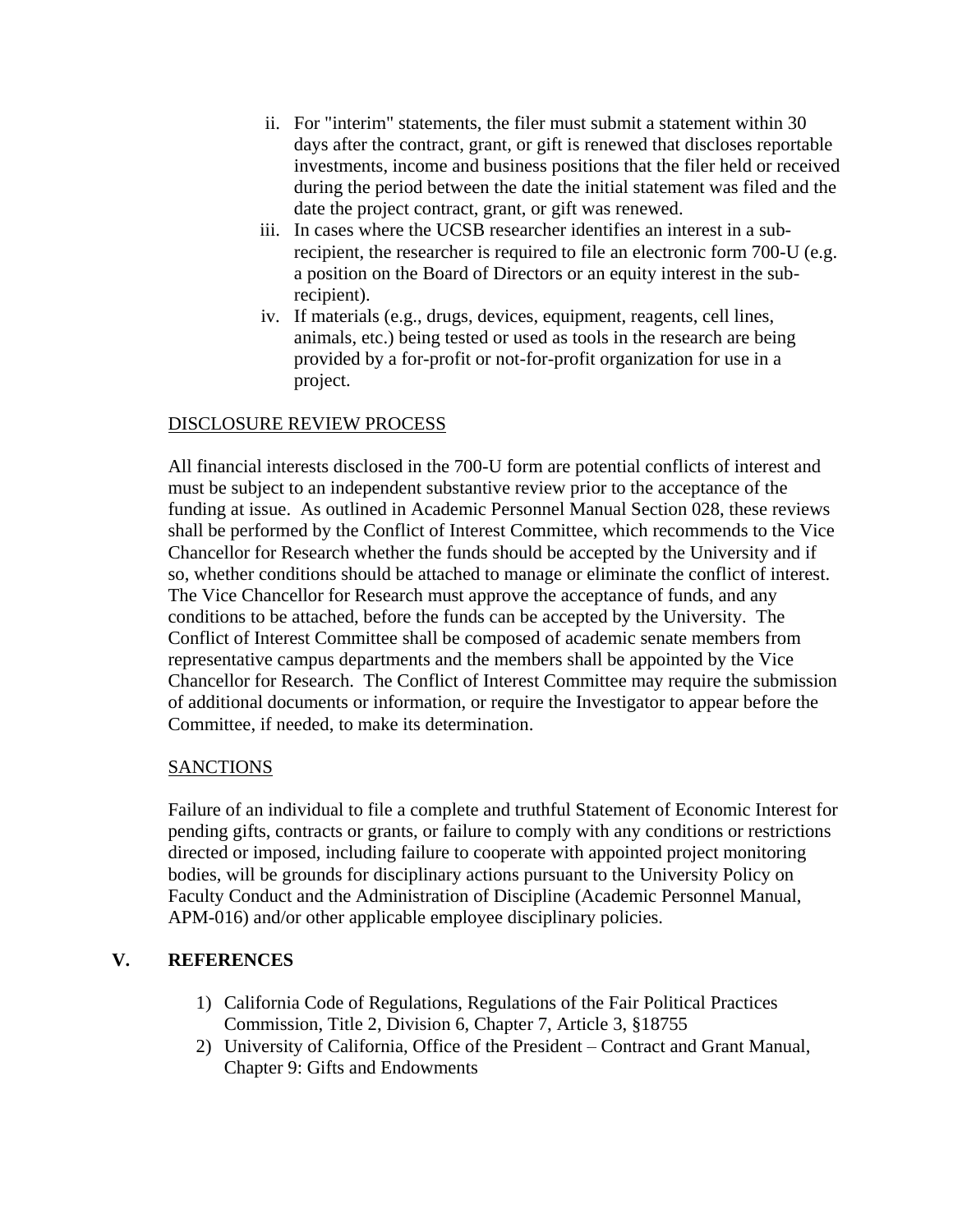- 3) University of California, Office of the President Disclosure of Financial Interest in Private Sponsors of Research, APM-028
- 4) University of California, Office of the President Guidelines on University-Industry Relations
- 5) University of California, Office of the President List of Non-governmental Entities Exempt from Disclosure Requirement
- 6) University of California, Office of the President Review of Gifts and Grants for Research
- 7) University of California, Office of the President University Policy on Faculty Conduct and the Administration of Discipline, APM-016
- 8) University of California, Santa Barbara Gifts, Grants, Contracts, and Sponsorships Determinations
- 9) University of California, Santa Barbara Solicitation and Acceptance of Gifts

### **VI. APPENDICES**

#### **DEFINITIONS**

- A. **Financial Interest** in the sponsor of research means holding a position in the sponsor (i.e., director, officer, partner, trustee, consultant, employee), having a direct or indirect investment in the sponsor totaling \$2,000 or more, and/or receiving income from the sponsor within 12 months prior to the time the award is made. "Income" means payments received, including but not limited to any salary, consulting income, honoraria payments, travel payments, totaling \$500 or more. A gift is reportable if its fair market value is \$50 or more.
- B. **Indirect Investment or Indirect Financial Interest** is when the Principal Investigator has a spouse, or a registered domestic partner, or dependent children with a financial interest in the sponsor and/or the Principal Investigator, his/her spouse, or registered domestic partner, or dependent children own directly, indirectly, or beneficially a 10 percent interest or greater in any business entity or trust which has a financial interest in the sponsor of the research.
- C. **Equity (Ownership Interest)**, for the purposes of this policy, is an investment totaling \$2,000 or more in the sponsor held by the Principal Investigator, his/her spouse, or registered domestic partner, or dependent children.
- D. **Independent Substantive Review** is conducted by a committee and occurs when a disclosure indicates that a financial interest exists. The committee reviews disclosure statements and relevant features of the research project and makes recommendations to the Vice Chancellor for Research based on its findings. The review should occur prior to acceptance of contract, grant, or gift and may require consultations with Principal Investigators, department chairs, administrators, faculty and others involved in the research and review process in order to make a fully informed recommendation.